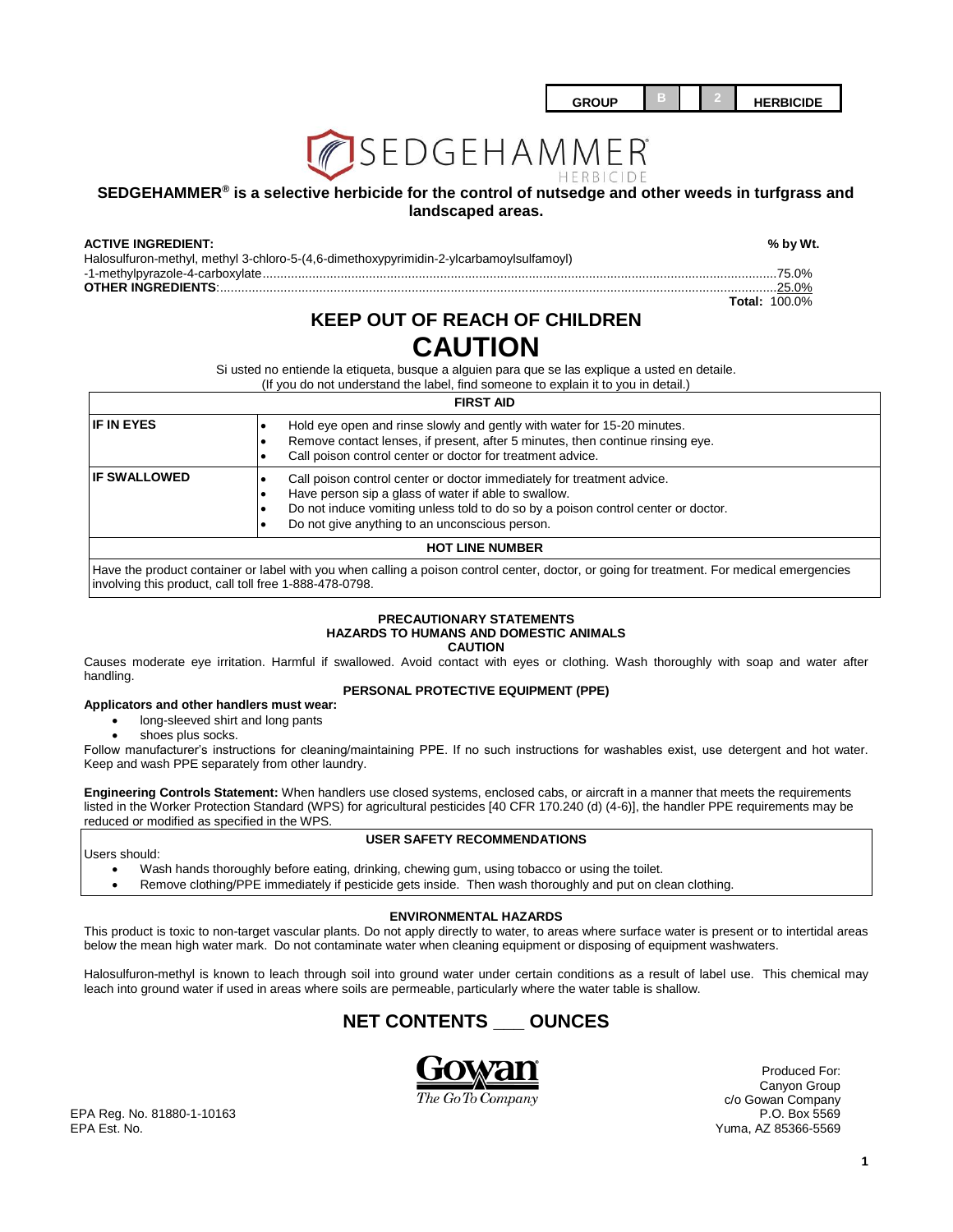#### **DIRECTIONS FOR USE**

It is a violation of Federal law to use this product in a manner inconsistent with its labeling. Do not apply this product in a way that will contact workers or other persons, either directly or through drift. Only protected handlers may be in the area during application. For any requirements specific to your State or Tribe, consult the agency responsible for pesticide regulation.

#### **AGRICULTURAL USE REQUIREMENTS**

Use this product only in accordance with its labeling and with the Worker Protection Standard, 40 CFR Part 170. This Standard contains requirements for the protection of agricultural workers on farms forests, nurseries, and greenhouses, and handlers of agricultural pesticides. It contains requirements for training, decontamination, notification and emergency assistance. It also contains specific instructions and exceptions pertaining to the statements on this label about personal protective equipment (PPE) and restricted-entry interval. The requirements in this box only apply to uses of this product that are covered by the Worker Protection Standard.

Do not enter or allow worker entry into treated areas during the restricted entry interval (REI) of 12 hours.

PPE required for early entry into treated areas that is permitted under the Worker Protection Standard and that involves contact with anything that has been treated, such as plants, soil or water, is:

- Coveralls
- Chemical resistant gloves made of any waterproof material
- Shoes plus socks

#### **NON-AGRICULTURAL USE REQUIREMENTS**

The requirements in this box apply to uses of this product that are NOT within the scope of the Worker Protection Standard for agricultural pesticides (40 CFR Part 170). The WPS applies when this product is used to produce agricultural plants on farms, forests, nurseries, or greenhouses.

Keep people off treated areas until spray solution has dried.

#### **PRODUCT INFORMATION**

SEDGEHAMMER is a selective herbicide for postemergence control of sedges such as purple and yellow nutsedge in established lawns, ornamental turfgrass, and landscaped areas. SEDGEHAMMER can be applied to commercial and residential turf and on other non-crop sites including: airports, campgrounds, cemeteries, fairgrounds, fence rows, fallow areas, fuel storage areas, golf courses, landscaped areas, established woody ornamentals in landscape areas, lumberyards, public recreation areas, race tracks, residential property, rights-of-way, roadsides, school grounds, sod or turf seed farms, sports fields, tank farms and tennis courts.

#### **WEED RESISTANCE STATEMENT**

Weeds can develop resistance to herbicides. Some weed biotypes have inherent resistance to certain herbicides. Also, repeated use of herbicides with similar modes of action can result in the development of resistance in weed populations. SEDGEHAMMER, a member of the sulfonylurea family, is an ALS enzyme inhibiting herbicide. To minimize the potential for resistance development and/or to control resistant weed biotypes, use a variety of cultural, mechanical, and chemical weed control tactics. Rotate with herbicides having other modes of action (e.g. non-ALS/AHAS materials). Contact your professional crop advisor, local cooperative extension specialist, or Gowan Company representative for additional information.

#### **APPLICATION EQUIPMENT AND INSTRUCTIONS**

Calibrate application equipment prior to application of this product. Application should be uniform and of sufficient volume to avoid streaking or skips. Spray the target weeds thoroughly and wet the entire leaf surface of the undesirable plants. Avoid excessive overlap of the spray.

**Instructions for water dispersible granule in 1.3 oz bottle:** Mix 0.9 gram of this product (using the measuring scoop provided) in one or two gallons of water to treat 1000 square feet. Add 2 teaspoons (1/3 fluid ounce) of nonionic surfactant per gallon of water. Ensure the product is measured as a level scoop and not rounded.

**Instructions for water dispersible granule premeasured in water soluble bag:** Add one (1) 0.9 g water soluble bag of this product per 1 or 2 gallons of water in a hand-held or backpack sprayer to treat 1000 sq ft. Add 2 tsp (1/3 fluid ounce) of a nonionic surfactant per gallon of spray solution. Mix or shake thoroughly for at least two minutes to ensure that the water soluble bag and ingredients are completely dispersed. Occasionally shake the spray solution while spraying to ensure that it remains thoroughly mixed.

#### **ADJUVANTS**

Always use 0.25-0.5 percent v/v of a nonionic surfactant (1-2 quarts per 100 gallons of spray solution) for broadcast applications. For high volume applications, DO NOT exceed 1 quart of surfactant per acre. Use only nonionic surfactants that contain at least 80 percent active material.

#### **MIXING INSTRUCTIONS**

This product can be tank mixed with Glyphosate herbicide for application as a directed spray in landscaped or fallow areas. Tank mix with Glyphosate herbicide in landscape and fallow areas and turf renovation. Do not exceed the specified amount of surfactant due to the potential for turf injury at higher rates. It is the pesticide user's responsibility to ensure that all products in the listed mixtures are registered for the intended use. Users must follow the most restrictive directions for use and precautionary statements of each product in the tank mixture.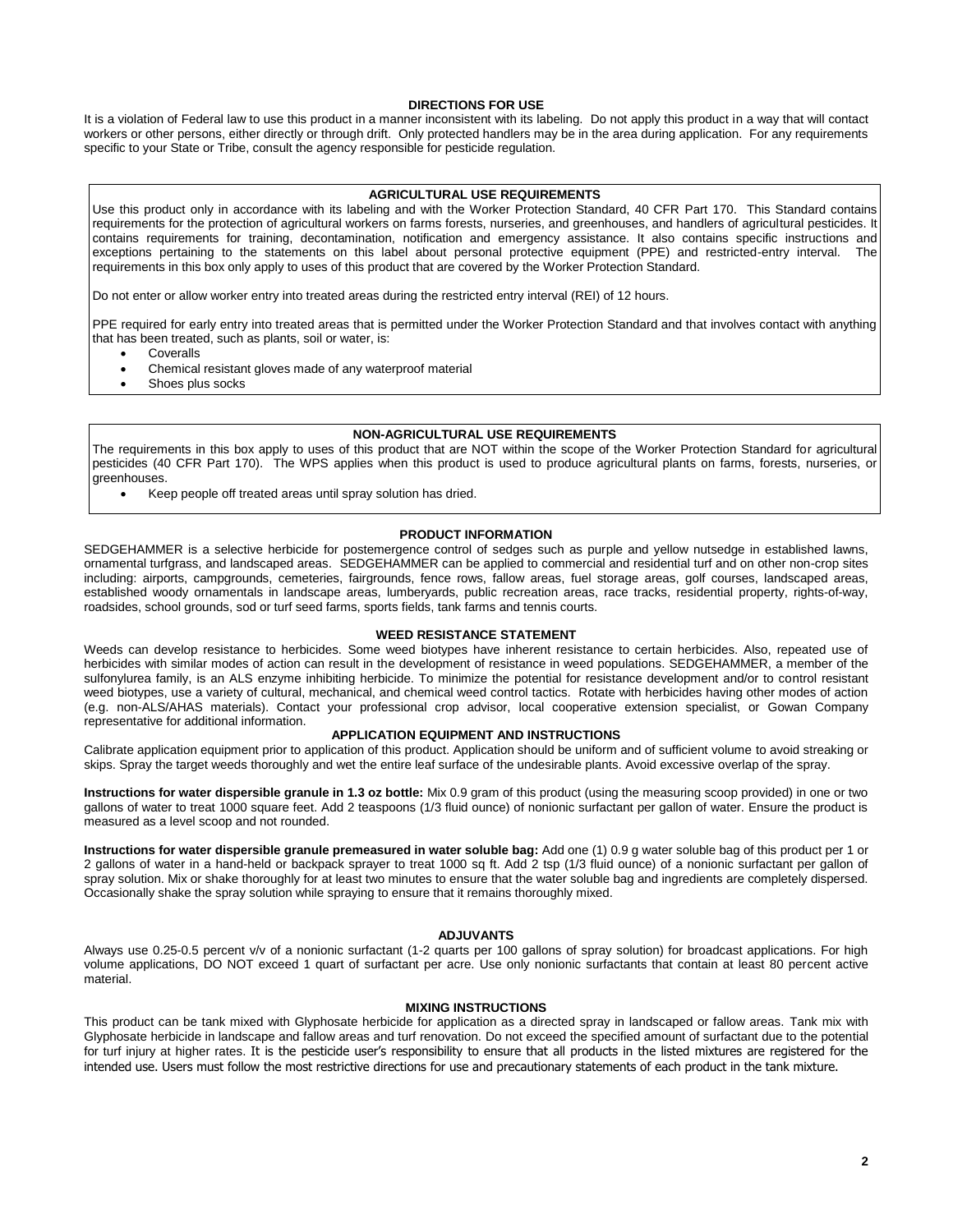## **USE PRECAUTIONS**

- For best results, do not mow turf for 2 days before or 2 days after application.
- For best results, use the lower rate in light infestations and the higher rate in heavy infestations.
- Avoid applications when rainfall is forecasted to occur within 4 hours.
- This product can be used on seeded, sodded, or sprigged turfgrass that is well established. Allow the turf to develop a good root system and uniform stand before application.
- Treated areas can be overseeded with annual or perennial ryegrass or bermudagrass, 2 weeks after application.
- Color plants or herbaceous ornamentals may be injured when transplanted into landscaped areas treated with SEDGEHAMMER.
- Avoid application of SEDGEHAMMER when turfgrass or nutsedge is under stress since turf injury and poor nutsedge control may result.

#### **USE RESTRICTIONS**

- No more than 4 applications can be made per year
- Do not exceed 5 1/3 oz by weight of this product (0.25 lb active ingredient) per acre per 12 month period
- Do not apply as an over-the-top spray to desirable flowers, ornamentals, vegetables, shrubs or trees.
- Do not apply this product to golf course putting greens.
- Do not apply this product through any type of irrigation system.
- Do not apply this product by air.
- Do not exceed the specified amount of surfactant due to the potential for turf injury at higher rates. Refer to the surfactant label and observe all precautions, mixing and application instructions.

| <b>WEED SPECIES</b>     | <b>POSTEMERGENT</b>   | <b>WEED SPECIES</b>          | <b>POSTEMERGENT</b>   |
|-------------------------|-----------------------|------------------------------|-----------------------|
|                         | <b>ACTIVITY</b>       |                              | <b>ACTIVITY</b>       |
| <b>Burcucumber</b>      | s                     | Morningglory, tall & Ivyleaf | S                     |
| Sicyos angulatus        |                       | Ipomoea spp.                 |                       |
| Cocklebur, common       | $\mathsf{C}$          | Mustard, wild                | $\mathsf{C}$          |
| Xanthium strumarium     |                       | Sinapis arevensis            |                       |
| Corn Spurry             | $\overline{\text{c}}$ | Nutsedge, Yellow             | $\overline{\text{c}}$ |
| Spergula arvensis       |                       | Cyperus esculentus           |                       |
| Flatsedge, rice         | $\overline{\text{c}}$ | Nutsedge, Purple             | $\overline{\text{c}}$ |
| Cyperus iria            |                       | Cyperus rotundus             |                       |
| Fleabane, Philadelphia  | $\mathsf{C}$          | Pigweed, redroot             | C                     |
| Erigeron philadelphicus |                       | Amarunthus retrofiexus       |                       |
| Galinsoga               | C                     | Pigweed, smooth              | C                     |
| Galinsoga               |                       | Amaranthus hybridus          |                       |
| Groundsel, common       | <b>NA</b>             | Pokeweed, common             | $\mathsf{C}$          |
| Senecio vulgaris        |                       | Phytolacca Americana         |                       |
| Jimsonweed              | <b>NA</b>             | Purslane                     | <b>NA</b>             |
| Datura stramonium       |                       | Portulaca oleracea           |                       |
| Kyllinga, Annual        | $\mathsf{C}$          | Radish, wild                 | $\mathsf{C}$          |
| Kyllinga sesquiflorus   |                       | Raphanus raphanistrum        |                       |
| Kyllinga, Green         | $\overline{\text{c}}$ | Ragweed, common              | $\overline{C}$        |
| Kyllinga breviflora     |                       | Ambrosia artemisiifolia      |                       |
| Kochia                  | $\overline{s}$        | Ragweed, giant               | $\overline{C}$        |
| Kochia scoparia         |                       | Ambrosia trifida             |                       |
| Ladysthumb              | $\overline{c}$        | Shepherds purse              | s                     |
| Polygonum persicaria    |                       | Capsella bursa-pastoris      |                       |
| Lambsquarter, common    | <b>NA</b>             | Smartweed, Pennsylvania      | $\overline{\text{c}}$ |
| Chenopodium album       |                       | Polyfonum pennsylvanicum     |                       |
| Mallow, Venice          | $\mathsf{C}$          | Sunflower, common            | C                     |
| <b>Hibiscus trionum</b> |                       | Helianthus annuus            |                       |
| Milkweed, common        | s                     | Velvetleaf                   | C                     |
| Asclepias syriaca       |                       | Abutilan theophrasti         |                       |
| Milkweed, honeyvine     | S                     |                              |                       |
| Ampelamus albidus       |                       |                              |                       |

# **WEEDS CONTROLLED BY SEDGEHAMMER**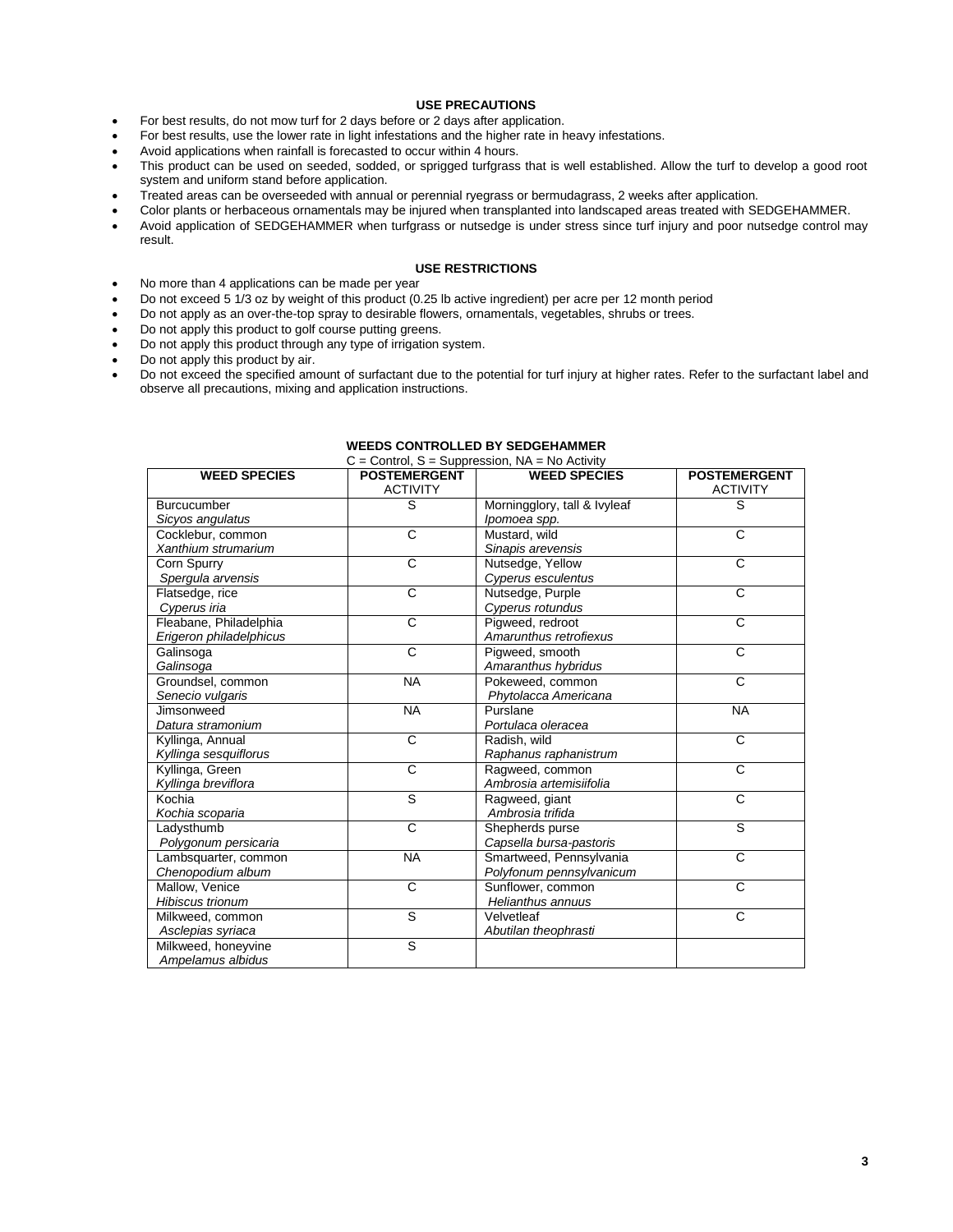| <b>RATES AND TIMING OF APPLICATION</b>                                                                                                                         |                                                                                                          |                                               |                                                                                                                                                                                                                                                                                                                                                                                                                                                                                                                                                                                                                                                                                                                                                                                                                                                                                                    |                                                     |  |                                         |  |
|----------------------------------------------------------------------------------------------------------------------------------------------------------------|----------------------------------------------------------------------------------------------------------|-----------------------------------------------|----------------------------------------------------------------------------------------------------------------------------------------------------------------------------------------------------------------------------------------------------------------------------------------------------------------------------------------------------------------------------------------------------------------------------------------------------------------------------------------------------------------------------------------------------------------------------------------------------------------------------------------------------------------------------------------------------------------------------------------------------------------------------------------------------------------------------------------------------------------------------------------------------|-----------------------------------------------------|--|-----------------------------------------|--|
| <b>CROP</b>                                                                                                                                                    | <b>RATE OZ/A</b>                                                                                         |                                               | <b>DIRECTIONS FOR USE</b>                                                                                                                                                                                                                                                                                                                                                                                                                                                                                                                                                                                                                                                                                                                                                                                                                                                                          |                                                     |  |                                         |  |
| <b>TURFGRASSES</b><br>(INCLUDING COMMERCIAL AND<br>RESIDENTIAL TURFGRASS, GOLF<br>COURSES, ESTABLISHED LAWNS,<br>ORNAMENTAL TURFGRASS AND<br>LANDSCAPED AREAS) | $2/3 - 11/3$<br>(0.031 to 0.062 lb ai/A)<br>tolerant to this product:                                    |                                               | Broadcast Applications: Apply SEDGEHAMMER as a postemergence<br>spray at 2/3 - 1 1/3 oz by weight of this product per acre (0.031 - 0.062 lb<br>ai/A) after nutsedge has reached the 3 - 8 leaf stage of growth, for control<br>of purple and yellow nutsedge and control and/or suppression of listed<br>broadleaf weeds found in established turfgrass.<br>A second treatment can be applied 6 - 10 weeks after the initial treatment.<br><b>Spot Treatments:</b><br>Mix 0.9 g of this product in 1 or 2 gal of water to treat 1000 sq ft. Add 2 tsp                                                                                                                                                                                                                                                                                                                                             |                                                     |  |                                         |  |
|                                                                                                                                                                |                                                                                                          |                                               | (1/3 fl oz) of nonionic surfactant per gallon of water.<br>When applied as directed under the conditions described, the following established turfgrasses are                                                                                                                                                                                                                                                                                                                                                                                                                                                                                                                                                                                                                                                                                                                                      |                                                     |  |                                         |  |
|                                                                                                                                                                |                                                                                                          |                                               | <b>Cool-Season Grasses</b>                                                                                                                                                                                                                                                                                                                                                                                                                                                                                                                                                                                                                                                                                                                                                                                                                                                                         |                                                     |  |                                         |  |
|                                                                                                                                                                |                                                                                                          |                                               | Bentgrass, creeping<br>(Agrostis stolonifera)                                                                                                                                                                                                                                                                                                                                                                                                                                                                                                                                                                                                                                                                                                                                                                                                                                                      | Fescue, Fine<br>(Festuca arundinacea)               |  | Ryegrass, Perennial<br>(Lolium perenne) |  |
|                                                                                                                                                                |                                                                                                          | (Poa pratensis)                               | Bluegrass, Kentucky                                                                                                                                                                                                                                                                                                                                                                                                                                                                                                                                                                                                                                                                                                                                                                                                                                                                                | Fescue, tall<br>(Festuca arundinacea)               |  |                                         |  |
|                                                                                                                                                                |                                                                                                          |                                               |                                                                                                                                                                                                                                                                                                                                                                                                                                                                                                                                                                                                                                                                                                                                                                                                                                                                                                    | <b>Warm-Season Grasses</b>                          |  |                                         |  |
|                                                                                                                                                                |                                                                                                          | <b>Bahiagrass</b><br>(Paspalum notatum)       |                                                                                                                                                                                                                                                                                                                                                                                                                                                                                                                                                                                                                                                                                                                                                                                                                                                                                                    | Kikuyugrass<br>(Pennisetum clandestinum)            |  | Zoysiagrass<br>(Zoysia japonica)        |  |
|                                                                                                                                                                |                                                                                                          | Bermudagrass<br>(Cynodon dactylon)            |                                                                                                                                                                                                                                                                                                                                                                                                                                                                                                                                                                                                                                                                                                                                                                                                                                                                                                    | Seashore paspalum<br>(Paspalum vaginatum)           |  |                                         |  |
|                                                                                                                                                                |                                                                                                          | Centipedegrass<br>(Eremochloa<br>ophiuroides) |                                                                                                                                                                                                                                                                                                                                                                                                                                                                                                                                                                                                                                                                                                                                                                                                                                                                                                    | St. Augustine grass<br>(Stenotaphrum<br>secundatum) |  |                                         |  |
| <b>ESTABLISHED WOODY</b><br><b>ORNAMENTALS IN LANDSCAPE</b><br><b>AREAS</b>                                                                                    | $2/3 - 11/3$<br>(0.031 to 0.062 lb ai/A)<br>$2/3 - 11/3$<br>(0.031 to 0.062 lb ai/A)<br><b>RATE OZ/A</b> |                                               | Broadcast Applications: Apply SEDGEHAMMER as a postemergence<br>spray at 2/3 - 1 1/3 oz by weight of this product per acre (0.031 - 0.062 lb<br>ai/A) around any established woody ornamental species in landscaped<br>areas. This product will control purple and yellow nutsedge and control<br>and/or suppress listed broadleaf weeds (see weeds controlled chart for<br>additional information).<br>A second treatment can be applied 6 to 10 weeks after the initial treatment.<br><b>Spot Treatments:</b><br>Mix 0.9 g of this product in 1 or 2 gal of water to treat 1000 sq ft. Add 2 tsp<br>(1/3 fl oz) of nonionic surfactant per gallon of water.<br>For transplanted woody ornamentals, allow 3 months after transplanting<br>before applying this product.<br>Avoid contact of this product to leaves of desirable plants since foliar injury,<br>discoloration or death may result. |                                                     |  |                                         |  |
| <b>FALLOW AREAS</b>                                                                                                                                            |                                                                                                          |                                               | Broadcast Applications: Apply SEDGEHAMMER as a postemergence<br>spray at 2/3 - 1 1/3 oz by weight of this product per acre (0.031 - 0.062 lb.<br>ai/A) to fallow areas prior to the establishment of turfqrass or woody<br>ornamental plants. This product will control purple and yellow nutsedge and<br>control and/or suppress listed broadleaf weeds (see weeds controlled chart<br>for additional information).<br>A second treatment can be applied 6 to 10 weeks after the initial treatment.<br><b>Spot Treatments:</b><br>Mix 0.9 g of this product in 1 or 2 gal of water to treat 1000 sq ft. Add 2 tsp<br>(1/3 fl oz) of nonionic surfactant per gallon of water.<br>For Fallow areas, allow 4 weeks between applications and seeding or                                                                                                                                               |                                                     |  |                                         |  |
| <b>CROP</b>                                                                                                                                                    |                                                                                                          |                                               | sodding of turfgrass, or transplanting woody ornamentals.<br><b>DIRECTIONS FOR USE</b>                                                                                                                                                                                                                                                                                                                                                                                                                                                                                                                                                                                                                                                                                                                                                                                                             |                                                     |  |                                         |  |
|                                                                                                                                                                |                                                                                                          |                                               |                                                                                                                                                                                                                                                                                                                                                                                                                                                                                                                                                                                                                                                                                                                                                                                                                                                                                                    |                                                     |  |                                         |  |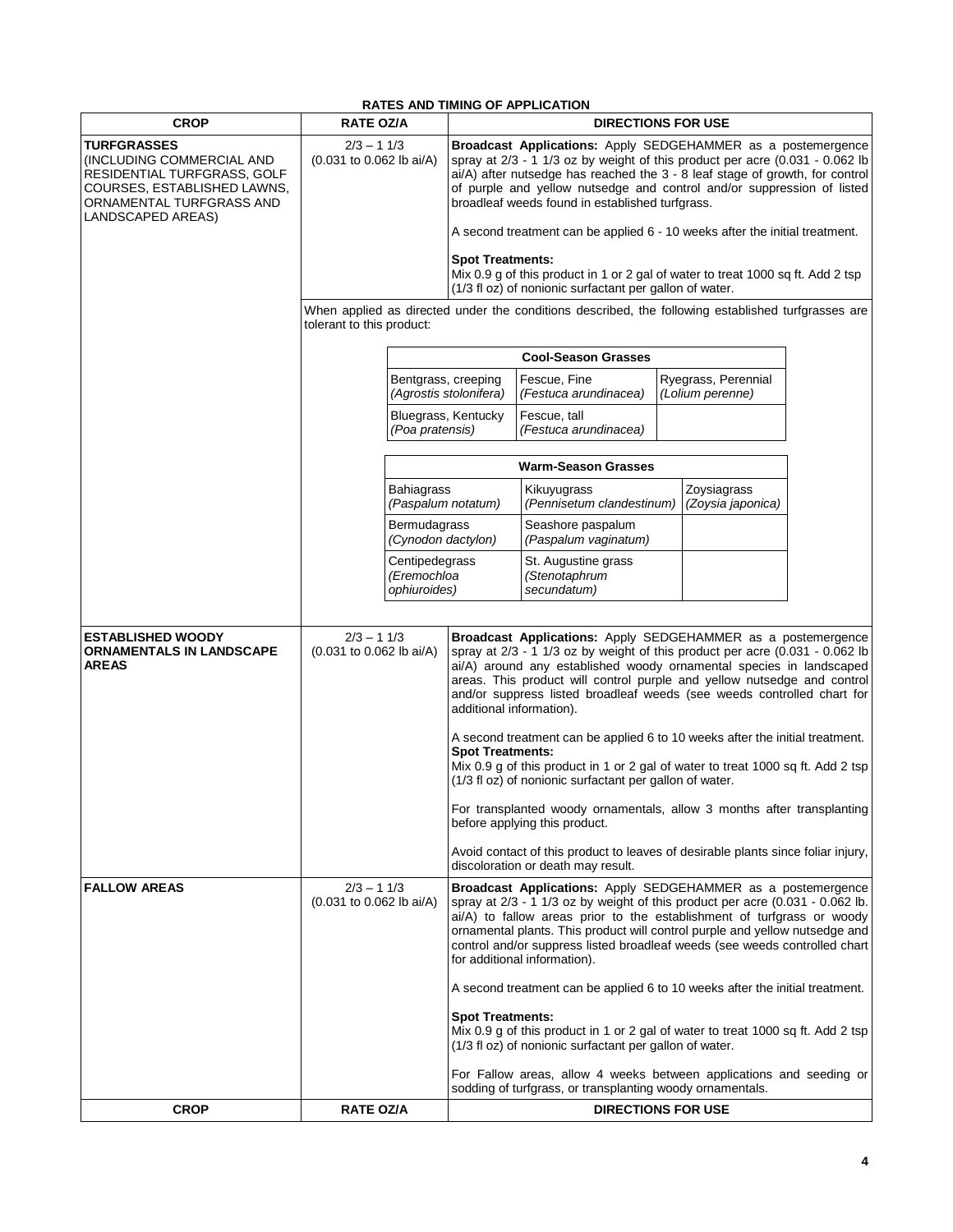| <b>FENCE ROWS, FUEL STORAGE</b><br>AREAS, LUMBERYARDS, TANK<br><b>FARMS, RIGHT-OF WAY AND</b><br><b>ROADSIDES</b>                                                                                  | $2/3 - 11/3$<br>(0.031 to 0.062 lb ai/A) | <b>Broadcast Applications:</b> Apply SEDGEHAMMER as a postemergence<br>spray at $2/3$ - 1 1/3 oz by weight of this product per acre $(0.031$ to 0.062 lb<br>ai/A) to roadsides and other industrial sites.                                                                                                                                                                                                                         |
|----------------------------------------------------------------------------------------------------------------------------------------------------------------------------------------------------|------------------------------------------|------------------------------------------------------------------------------------------------------------------------------------------------------------------------------------------------------------------------------------------------------------------------------------------------------------------------------------------------------------------------------------------------------------------------------------|
|                                                                                                                                                                                                    |                                          | A second treatment can be applied 6 to 10 weeks after the initial treatment.                                                                                                                                                                                                                                                                                                                                                       |
|                                                                                                                                                                                                    |                                          | <b>Spot Treatments:</b><br>Mix 0.9 g of this product in 1 or 2 gal of water to treat 1000 sq ft. Add 2 tsp<br>(1/3 fl oz) of nonionic surfactant per gallon of water.                                                                                                                                                                                                                                                              |
|                                                                                                                                                                                                    |                                          | This product will control purple and yellow nutsedge and control and/or<br>suppress listed broadleaf weeds (see weeds controlled chart for additional<br>information).                                                                                                                                                                                                                                                             |
|                                                                                                                                                                                                    |                                          | <b>NOTE:</b> This product can be tank mixed with Glyphosate herbicide. It is the<br>pesticide user's responsibility to ensure that all products in the listed<br>mixtures are registered for the intended use. Users must follow the most<br>restrictive directions for use and precautionary statements of each product<br>in the tank mixture.                                                                                   |
|                                                                                                                                                                                                    | 22/3<br>$(0.125$ lb ai/A)                | FOR CONTROL OF HORSETAIL (Equisetum arvense).<br>Apply SEDGEHAMMER as a postemergence at 2 2/3 oz by weight of this<br>product per acre (0.125 lb ai/A) after horsetail has leafed out. This rate of<br>product will control horsetail that is less than 6 inches tall and suppress<br>horsetail that is greater than 6 inches tall.                                                                                               |
|                                                                                                                                                                                                    |                                          | Herbicide symptoms are likely to show within 2 weeks as a necrotic ring at<br>the base of the plant, even though the leaves and stems remain green and<br>a deep leathery green in color.                                                                                                                                                                                                                                          |
| <b>OTHER NON-CROP SITES</b><br>(INCLUDING AIRPORTS,<br>CAMPGROUNDS, CEMETERIES,<br><b>FAIRGROUNDS, PUBLIC</b><br><b>RECREATION AREAS, RACE</b><br>TRACKS, RESIDENTIAL<br>PROPERTY, SCHOOL GROUNDS, | $2/3 - 11/3$<br>(0.031 to 0.062 lb ai/A) | <b>Broadcast Applications:</b> Apply SEDGEHAMMER as a postemergence<br>spray at $2/3$ - 1 1/3 oz by weight of this product per acre $(0.031$ to 0.062 lb<br>$ai/A$ ) after nutsedge has reached the 3 to 8 leaf stage of growth to other<br>non-crop sites. This product will control purple and yellow nutsedge and<br>control and/or suppress listed broadleaf weeds (see weeds controlled chart<br>for additional information). |
| SPORTS FIELDS, AND TENNIS                                                                                                                                                                          |                                          | A second treatment can be applied 6 to 10 weeks after the initial treatment.                                                                                                                                                                                                                                                                                                                                                       |
| COURTS)                                                                                                                                                                                            |                                          | <b>Spot Treatments:</b><br>Mix 0.9 g of this product in 1 or 2 gal of water to treat 1000 sq ft. Add 2 tsp<br>(1/3 fl oz) of nonionic surfactant per gallon of water.                                                                                                                                                                                                                                                              |
| <b>SOD OR TURF SEED FARMS</b>                                                                                                                                                                      | $2/3 - 11/3$<br>(0.031 to 0.062 lb ai/A) | <b>Broadcast Applications:</b> Apply SEDGEHAMMER as a postemergence<br>spray at 2/3 - 1 1/3 oz by weight of this product per acre (0.031 to 0.062 lb<br>ai/A) after nutsedge has reached the 3 to 8 leaf stage of growth to sod or<br>turf seed farms. This product will control purple and yellow nutsedge and<br>control and/or suppress listed broadleaf weeds (see weeds controlled chart<br>for additional information).      |
|                                                                                                                                                                                                    |                                          | A second treatment can be applied 6 to 10 weeks after the initial treatment.                                                                                                                                                                                                                                                                                                                                                       |
|                                                                                                                                                                                                    |                                          | <b>Spot Treatments:</b><br>Mix 0.9 g of this product in 1 or 2 gal of water to treat 1000 sq ft. Add 2 tsp<br>(1/3 fl oz) of nonionic surfactant per gallon of water.                                                                                                                                                                                                                                                              |